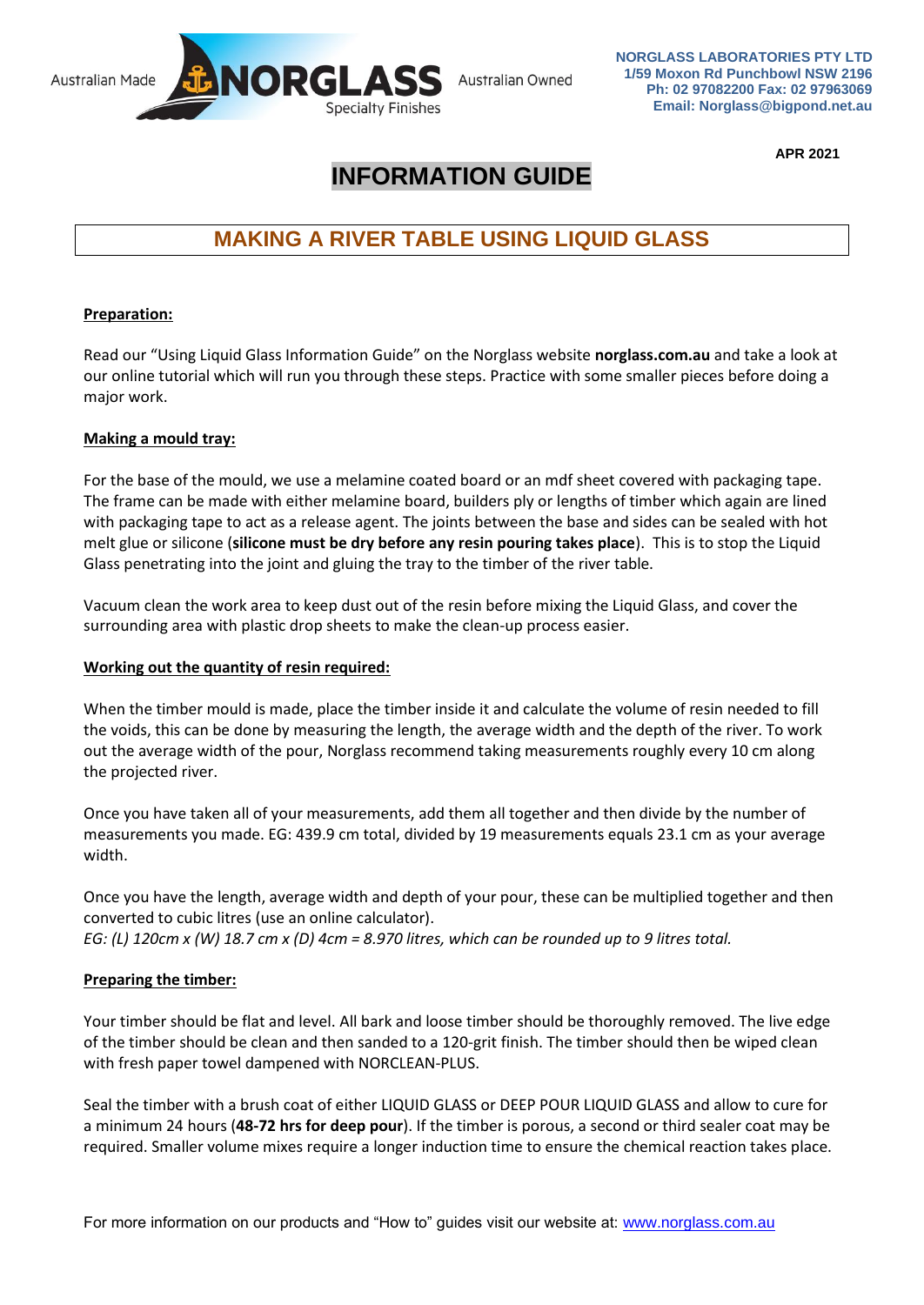The reason we seal the timber is to stabilise the moisture content and stop it from expanding and contracting which causes bowing and cupping, and also serves to seal the air into the timber that would have corrupted the Liquid Glass with bubbles. The sealed timber should then be lightly sanded with 240 grit sand paper and cleaned with NORCLEAN-PLUS. Pay careful mind not to sand back to bare timber. **(When sanding Norglass encourages the use of a P2 safety mask)**

Once sanded and cleaned the timber can now be placed in the tray and secured. The timber can be clamped down to the base to avoid resin seeping underneath the timber. Spacing blocks must also be lined with packaging tape to stop the Liquid glass from gluing the timbers together.

## **Mixing the resin:**

Please note that Norglass recommend using both LIQUID GLASS and DEEP POUR LIQUID GLASS in a wellventilated temperature-controlled environment where the maximum temperature should be 25 degrees Celsius. Working in warmer environments can shorten the working time of both resin systems.

For LIQUID GLASS and DEEP POUR LIQUID GLASS strictly adhere to the mix ratio of 2 parts base and 1 part hardener, as failing to do so will result in a soft or sticky, unworkable finish. Mix in a clean plastic container thoroughly with a broad flat paddle, scraping the sides and bottom of the mixing container using a gentle scooping motion. Initially the combination will appear cloudy, stir for 5 minutes then transfer into another clean plastic container and stir for another 5 minutes, the mix should now appear clear. Liquid colourants, Epoxy pigment pastes, Metallic powders or Glitter can now be added into the resin mix if you want to. Do not use paints, water based dyes or stains in LIQUID GLASS or DEEP POUR LIQUID GLASS.

Now the base and hardener are thoroughly mixed together they need to chemically combine. The mixed resin needs an induction period where you wait for the chemical reaction to take place. For mixes 150ml or less, wait 30 minutes or more, for 750ml or above allow 10 minutes, the mix will start to warm indicating the reaction is taking place. This will also allow the resin to degas allowing bubbles caused from mixing to rise to the surface which can be popped by a heat gun before pouring begins. **Induction must occur before the mix is used.**

#### **Working Temperature:**

The ideal working temperature for both LIQUID GLASS and DEEP POUR LIQUID GLASS is between 15°C -25°C. For very large projects ie: dining room tables temperatures **should not** exceed 20°C. Both epoxy resin systems work on an exothermic reaction, meaning that the resin will slowly generate its own heat to cure. Working in warmer conditions will accelerate the curing process which can lead to overheating of the resin. Overheating can lead to much faster curing times and in extreme events the resin system failing. Examples of a failure would be badly distorted resin or the resin completely cracking.

## **Pouring:**

LIQUID GLASS can be poured to a maximum depth of 20mm, whereas DEEP POUR LIQUID GLASS can be poured to a maximum depth of 50mm. Large volume resin work should be done by an experienced person. If you are a beginner multiple pours are suggested to avoid mishaps and failed castings. The ideal temperature for resin casting is 15<sup>o</sup>C - 25<sup>o</sup>C. Like all epoxies, LIQUID GLASS and DEEP POUR LIQUID GLASS will not cure below 10°C.

Resin pouring should be done in a temperature-controlled room where the room temperature will not exceed 25 degrees Celsius. For larger volume resin work Norglass **STRONLGLY** recommend the use of air conditioning systems and, or fans to help keep the resin cool and avoid overheating. If you are unsure on how to get the ideal working temperature or cannot achieve the ideal working temperature, please contact **NORGLASS** directly for advice.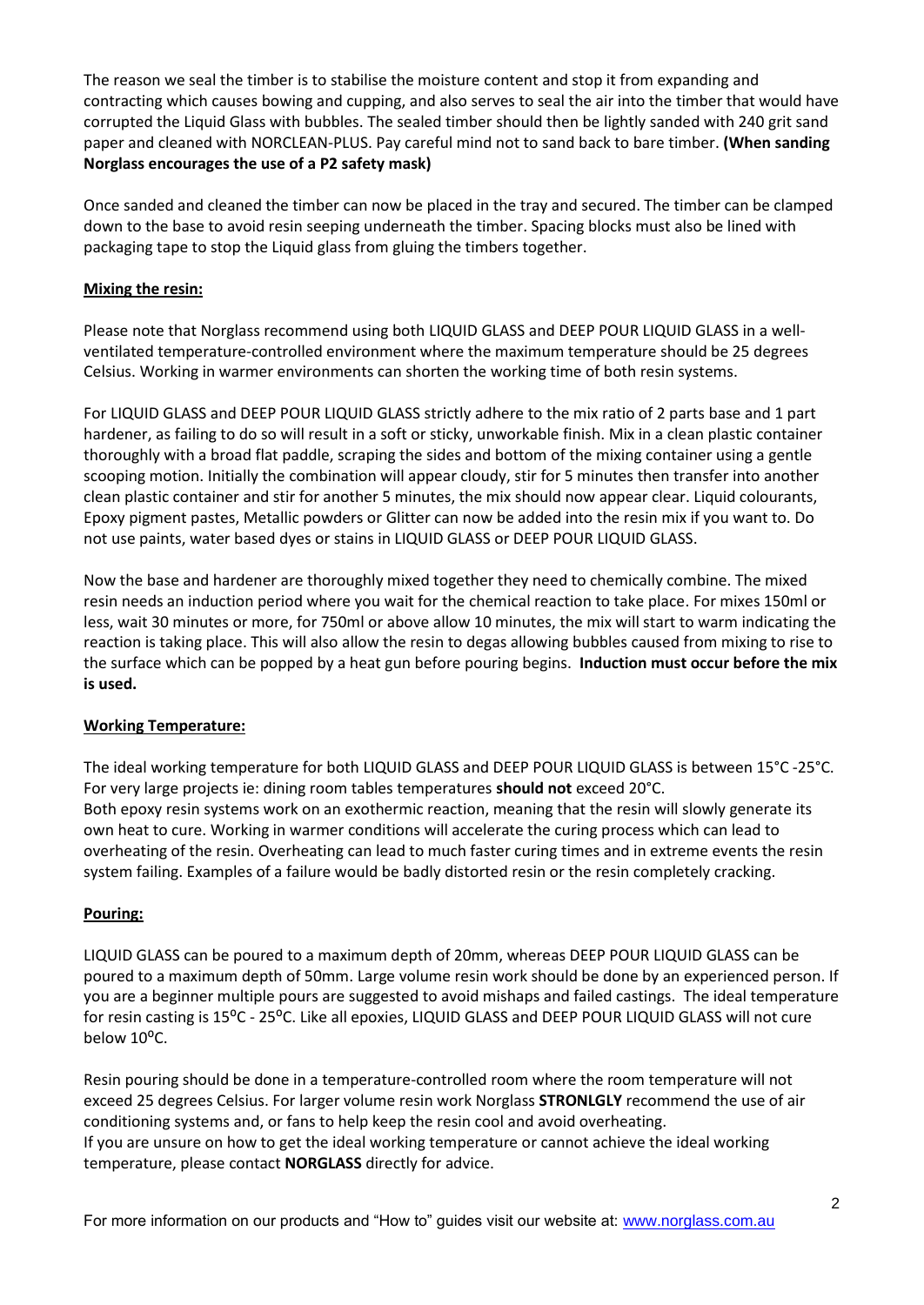## **Curing time:**

The properties for curing are calculated at a constant 20°C. at temperatures above 25 degrees Celsius these times will be shorter.

LIQUID GLASS: 90 percent cured after 24 Hours @ 20°C, full cure 7 days. If using metallic powders and you wish to create a nice pattern in the resin this can be done approximately 1- 2 hours after the resin has been poured. The resin should be a thick honey like consistency.

DEEP POUR LIQUID GLASS: 90 percent cured after 72 Hours @ 20°C, full cure 7 days. If using metallic powders and you wish to create a nice pattern in the resin this can be done approximately 8- 12 hours after the resin has been poured. The resin should be a thick honey like consistency.

### **Clean Up:**

Norglass recommends wearing rubber gloves while using Liquid Glass products, however to remove wet resin from your hand's, **ONLY** use warm soapy water.

To remove resin from tools or spills use Norglass EPOXY THINNERS. If either epoxy system has begun to cure use a heat gun to soften the epoxy, and then a scraper to remove it. Once either resin system has fully cured sanding will be required.

#### **Finishing:**

Take the cured job out of the mould, trim away any sharp edges with circular saw, a router or power sander, **ensure to wear a P2 rated safety mask**. Sand any surface imperfections away, starting with 80 grit paper, then onto 120, then 180, and finish at either 240-320 grit sand paper. Clean again with NORCLEAN-PLUS.

When a long lasting, scratch resistant, food grade finish is required, use NORTHANE CLEAR, this is available in Gloss or Satin. This is a food grade chemical and alcohol resistant coating, making it great for use on bar tops, vanity units and coffee tables (hot coffee cups wont damage the surface).

#### **Important Note:**

All epoxy resins will eventually yellow when exposed to U/V rays and they are best only used indoors.

#### **Handy Hints:**

- A heat gun can be used to remove any air bubbles that form inside your resin casting. Make light passing motions and do not concentrate the heat in one area for too long, this will avoid over heating the resin system.
- Using a paddle pop stick is great to help create fun patterns in resin that has metallic or mica powders. Light drawing patterns should be used to avoid reintroducing air bubbles into your resin pour. Any bubbles can be removed with a heat gun.
- DEEP POUR LIQUID GLASS will very slightly shrink back once cured. To avoid having to refill any gaps from shrinkage you can run a line of hot glue or clear silicone along each side of your river pour. This will act as a dam, so you can slightly overfill the resin. Once cured sand back the overfill to a flat (flush) finish.
- Before casting any resin, it is a good idea to set your project up so it is longer and wider than its final dimensions. This way you can trim and cut you project and have a bit of leeway in case any mistakes are made.